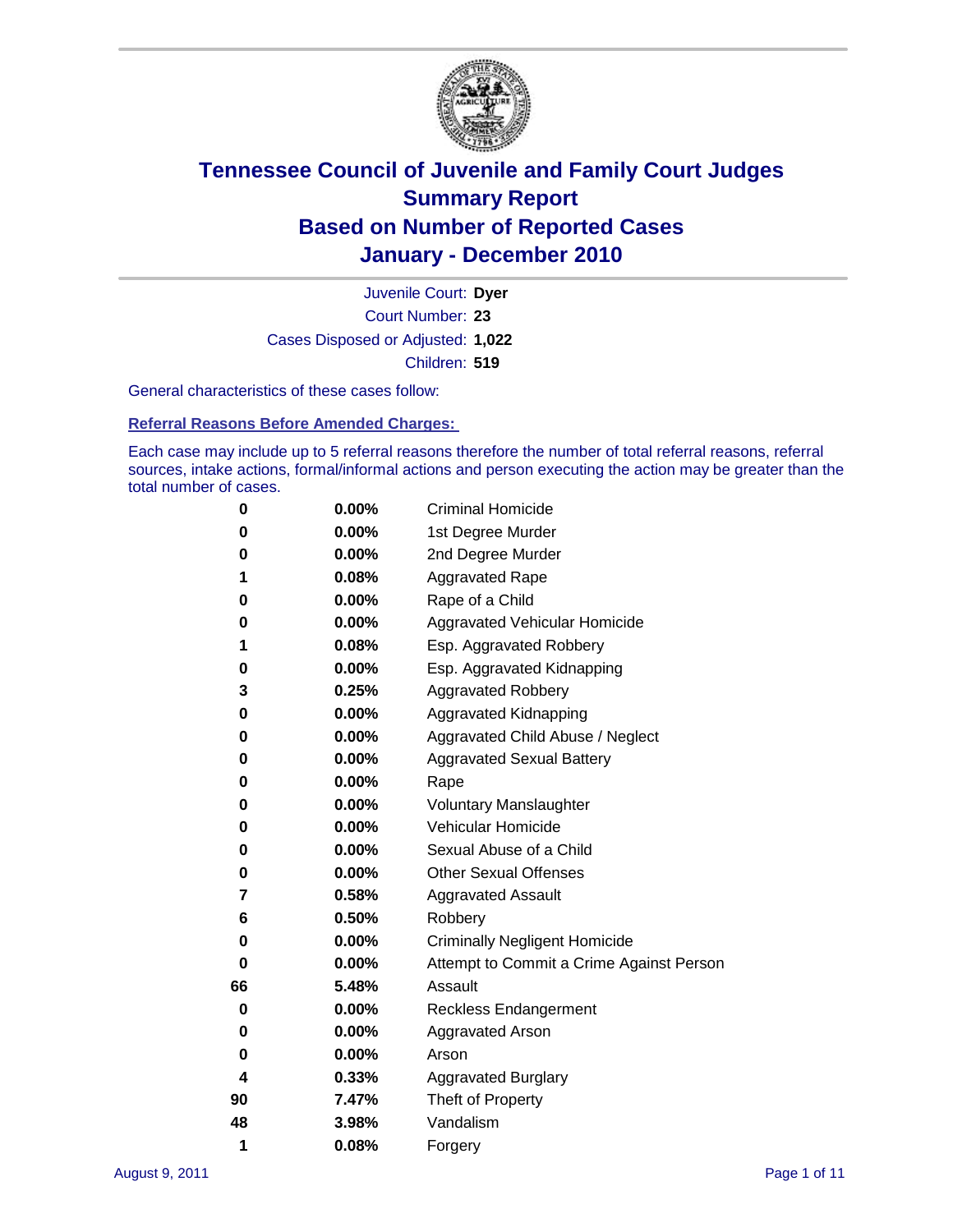

Court Number: **23** Juvenile Court: **Dyer** Cases Disposed or Adjusted: **1,022** Children: **519**

#### **Referral Reasons Before Amended Charges:**

Each case may include up to 5 referral reasons therefore the number of total referral reasons, referral sources, intake actions, formal/informal actions and person executing the action may be greater than the total number of cases.

| $\pmb{0}$   | 0.00%    | <b>Worthless Checks</b>                                     |
|-------------|----------|-------------------------------------------------------------|
| 0           | $0.00\%$ | Illegal Possession / Fraudulent Use of Credit / Debit Cards |
| 22          | 1.83%    | <b>Burglary</b>                                             |
| $\bf{0}$    | $0.00\%$ | Unauthorized Use of a Vehicle                               |
| 0           | $0.00\%$ | <b>Cruelty to Animals</b>                                   |
| $\bf{0}$    | $0.00\%$ | Sale of Controlled Substances                               |
| 16          | 1.33%    | <b>Other Drug Offenses</b>                                  |
| 37          | 3.07%    | Possession of Controlled Substances                         |
| $\pmb{0}$   | $0.00\%$ | <b>Criminal Attempt</b>                                     |
| 3           | 0.25%    | Carrying Weapons on School Property                         |
| 3           | 0.25%    | Unlawful Carrying / Possession of a Weapon                  |
| 11          | 0.91%    | <b>Evading Arrest</b>                                       |
| 0           | 0.00%    | Escape                                                      |
| 0           | $0.00\%$ | Driving Under Influence (DUI)                               |
| 21          | 1.74%    | Possession / Consumption of Alcohol                         |
| 22          | 1.83%    | Resisting Stop, Frisk, Halt, Arrest or Search               |
| $\mathbf 0$ | $0.00\%$ | <b>Aggravated Criminal Trespass</b>                         |
| 3           | 0.25%    | Harassment                                                  |
| 20          | 1.66%    | Failure to Appear                                           |
| $\mathbf 0$ | $0.00\%$ | Filing a False Police Report                                |
| 4           | 0.33%    | Criminal Impersonation                                      |
| 44          | 3.65%    | <b>Disorderly Conduct</b>                                   |
| 16          | 1.33%    | <b>Criminal Trespass</b>                                    |
| 4           | 0.33%    | <b>Public Intoxication</b>                                  |
| 0           | 0.00%    | Gambling                                                    |
| 149         | 12.37%   | <b>Traffic</b>                                              |
| 6           | 0.50%    | Local Ordinances                                            |
| 0           | 0.00%    | Violation of Wildlife Regulations                           |
| 6           | 0.50%    | Contempt of Court                                           |
| 101         | 8.38%    | Violation of Probation                                      |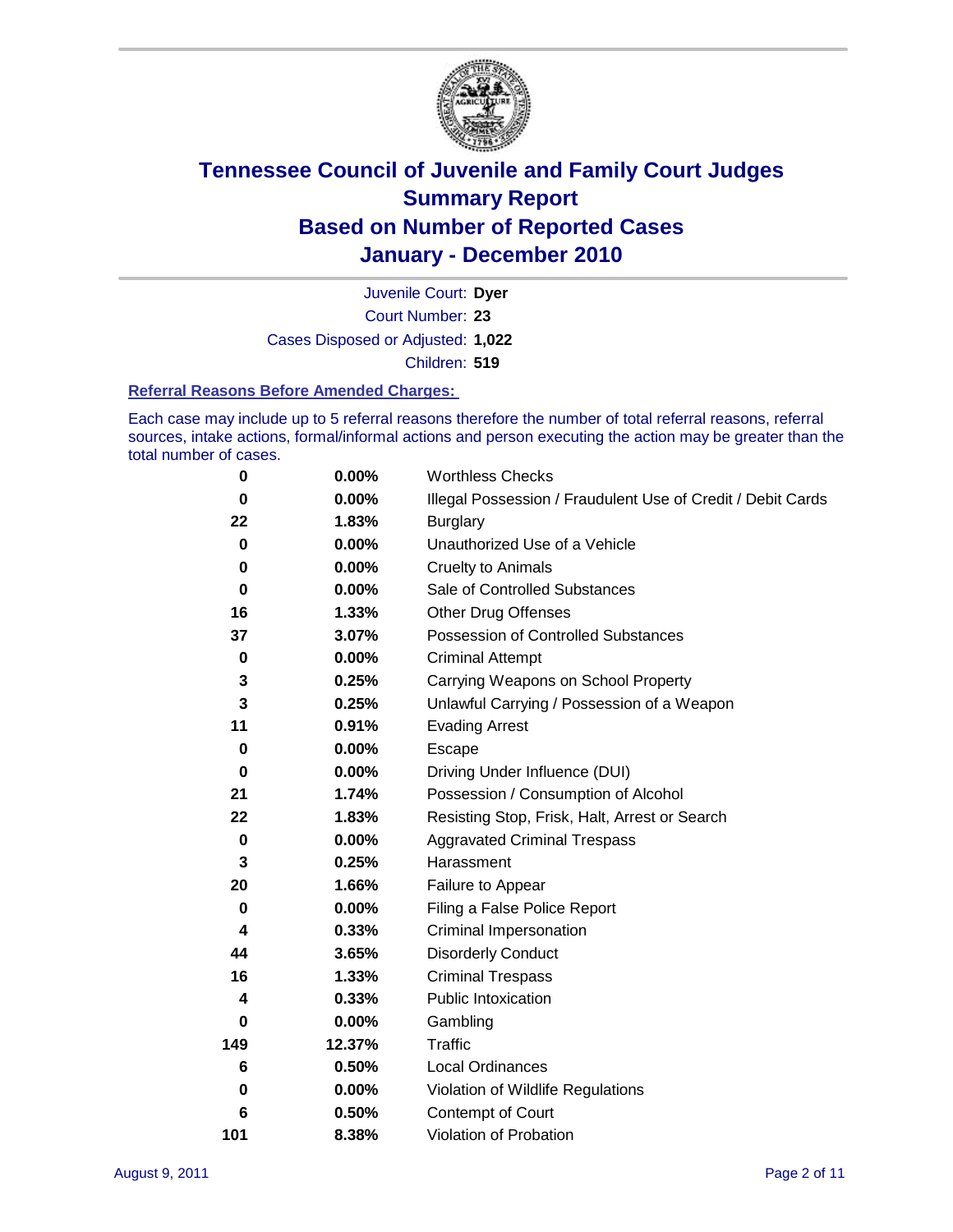

Court Number: **23** Juvenile Court: **Dyer** Cases Disposed or Adjusted: **1,022** Children: **519**

#### **Referral Reasons Before Amended Charges:**

Each case may include up to 5 referral reasons therefore the number of total referral reasons, referral sources, intake actions, formal/informal actions and person executing the action may be greater than the total number of cases.

| 5           | 0.41%    | Violation of Aftercare                 |
|-------------|----------|----------------------------------------|
| 116         | 9.63%    | <b>Unruly Behavior</b>                 |
| 45          | 3.73%    | Truancy                                |
| 70          | 5.81%    | In-State Runaway                       |
| 0           | $0.00\%$ | Out-of-State Runaway                   |
| 24          | 1.99%    | Possession of Tobacco Products         |
| 125         | 10.37%   | Violation of a Valid Court Order       |
| 34          | 2.82%    | Violation of Curfew                    |
| 0           | $0.00\%$ | Sexually Abused Child                  |
| $\mathbf 0$ | 0.00%    | <b>Physically Abused Child</b>         |
| $\mathbf 0$ | 0.00%    | Dependency / Neglect                   |
| $\mathbf 0$ | 0.00%    | <b>Termination of Parental Rights</b>  |
| $\mathbf 0$ | 0.00%    | <b>Violation of Pretrial Diversion</b> |
| 0           | 0.00%    | Violation of Informal Adjustment       |
| 0           | $0.00\%$ | <b>Judicial Review</b>                 |
| 0           | $0.00\%$ | <b>Administrative Review</b>           |
| 0           | 0.00%    | <b>Foster Care Review</b>              |
| 0           | 0.00%    | Custody                                |
| 0           | 0.00%    | Visitation                             |
| 0           | 0.00%    | Paternity / Legitimation               |
| 0           | 0.00%    | <b>Child Support</b>                   |
| $\bf{0}$    | 0.00%    | <b>Request for Medical Treatment</b>   |
| 0           | 0.00%    | <b>Consent to Marry</b>                |
| 71          | 5.89%    | Other                                  |
| 1,205       | 100.00%  | <b>Total Referrals</b>                 |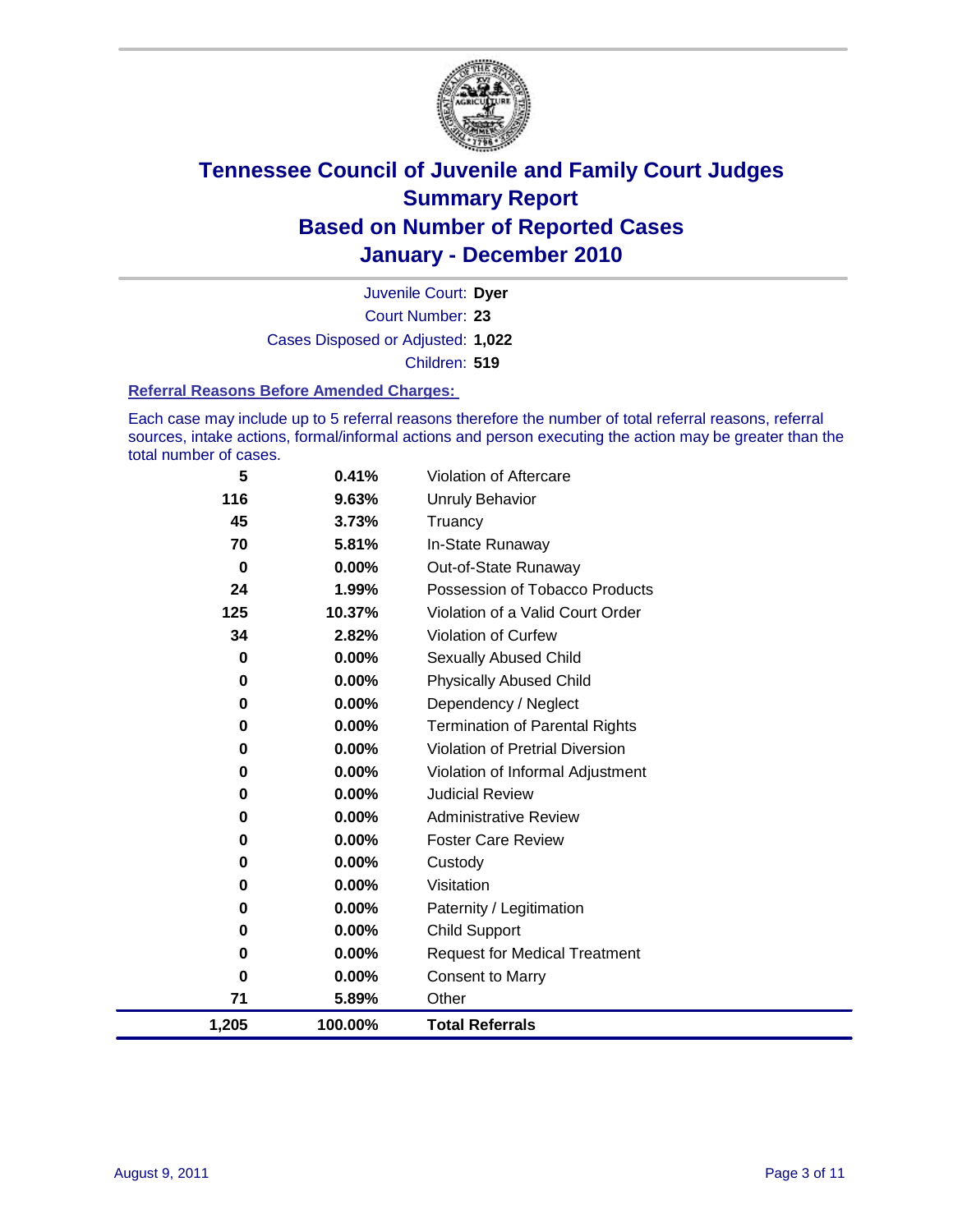

|                            |                                   | Juvenile Court: Dyer              |
|----------------------------|-----------------------------------|-----------------------------------|
|                            |                                   | Court Number: 23                  |
|                            | Cases Disposed or Adjusted: 1,022 |                                   |
|                            |                                   | Children: 519                     |
| <b>Referral Sources: 1</b> |                                   |                                   |
| 736                        | 61.08%                            | Law Enforcement                   |
| 8                          | $0.66\%$                          | Parents                           |
| 0                          | $0.00\%$                          | <b>Relatives</b>                  |
| 1                          | 0.08%                             | Self                              |
| $\mathbf{2}$               | 0.17%                             | School                            |
| 0                          | $0.00\%$                          | <b>CSA</b>                        |
| 0                          | $0.00\%$                          | <b>DCS</b>                        |
| 0                          | $0.00\%$                          | <b>Other State Department</b>     |
| 0                          | $0.00\%$                          | <b>District Attorney's Office</b> |
| 456                        | 37.84%                            | <b>Court Staff</b>                |
| 0                          | $0.00\%$                          | Social Agency                     |
| 0                          | $0.00\%$                          | <b>Other Court</b>                |

| 1,205 | 100.00%  | <b>Total Referral Sources</b> |  |
|-------|----------|-------------------------------|--|
|       | 0.08%    | Other                         |  |
| 0     | $0.00\%$ | <b>Unknown</b>                |  |
| 0     | $0.00\%$ | Hospital                      |  |
| 0     | $0.00\%$ | Child & Parent                |  |
|       | $0.08\%$ | Victim                        |  |

### **Age of Child at Referral: 2**

| 519 | 100.00% | <b>Total Child Count</b> |
|-----|---------|--------------------------|
| 0   | 0.00%   | <b>Unknown</b>           |
| 0   | 0.00%   | Ages 19 and Over         |
| 158 | 30.44%  | Ages 17 through 18       |
| 217 | 41.81%  | Ages 15 through 16       |
| 95  | 18.30%  | Ages 13 through 14       |
| 34  | 6.55%   | Ages 11 through 12       |
| 15  | 2.89%   | Ages 10 and Under        |
|     |         |                          |

<sup>1</sup> If different than number of Referral Reasons (1205), verify accuracy of your court's data.

<sup>2</sup> One child could be counted in multiple categories, verify accuracy of your court's data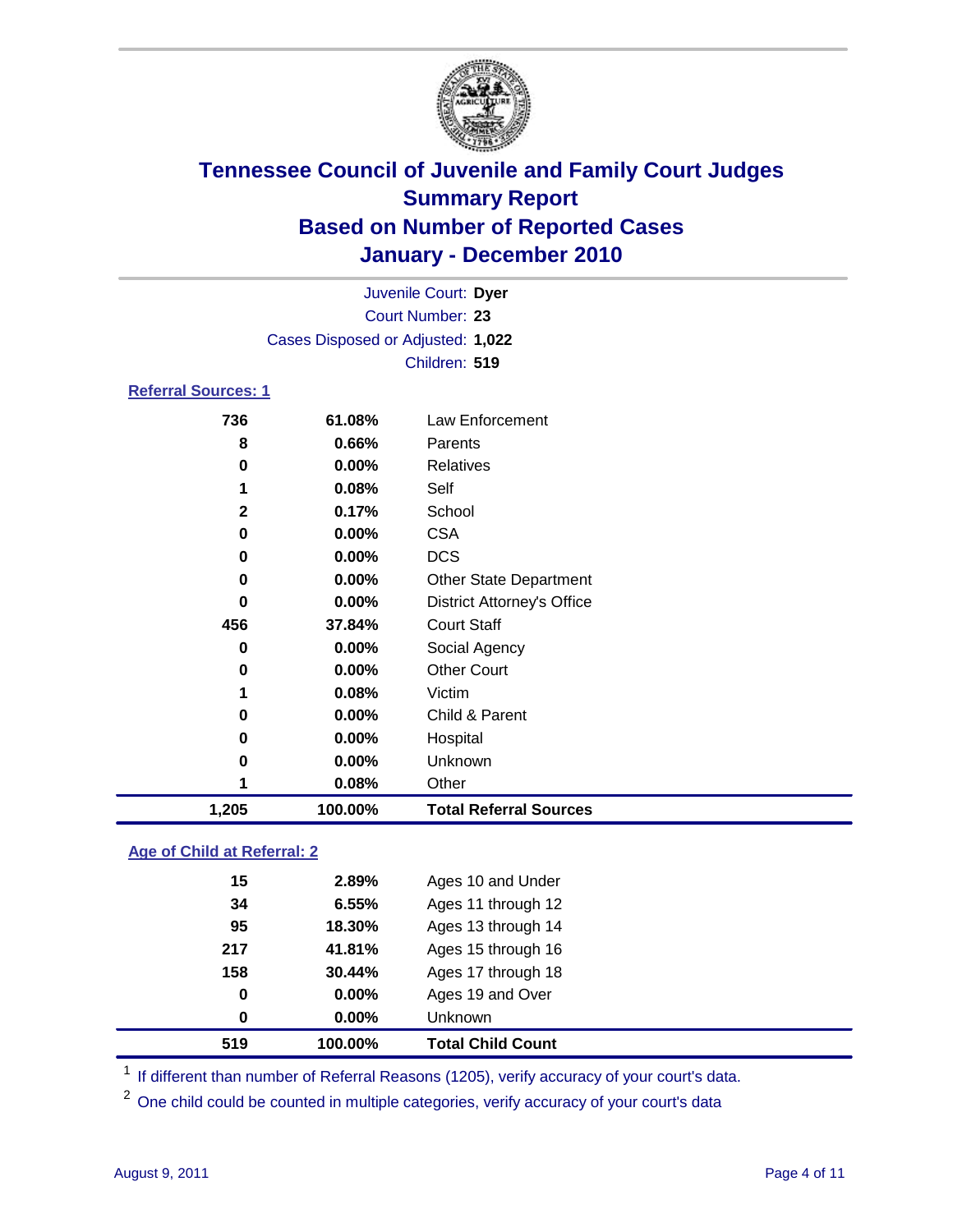

|                                         |                                   | Juvenile Court: Dyer     |  |  |
|-----------------------------------------|-----------------------------------|--------------------------|--|--|
| Court Number: 23                        |                                   |                          |  |  |
|                                         | Cases Disposed or Adjusted: 1,022 |                          |  |  |
|                                         |                                   | Children: 519            |  |  |
| Sex of Child: 1                         |                                   |                          |  |  |
| 337                                     | 64.93%                            | Male                     |  |  |
| 182                                     | 35.07%                            | Female                   |  |  |
| $\mathbf 0$                             | 0.00%                             | Unknown                  |  |  |
| 519                                     | 100.00%                           | <b>Total Child Count</b> |  |  |
| Race of Child: 1                        |                                   |                          |  |  |
| 352                                     | 67.82%                            | White                    |  |  |
| 157                                     | 30.25%                            | African American         |  |  |
| $\mathbf 0$                             | 0.00%                             | Native American          |  |  |
| 1                                       | 0.19%                             | Asian                    |  |  |
| $\overline{\mathbf{2}}$                 | 0.39%                             | Mixed                    |  |  |
| $\overline{7}$                          | 1.35%                             | Unknown                  |  |  |
| 519                                     | 100.00%                           | <b>Total Child Count</b> |  |  |
| <b>Hispanic Origin: 1</b>               |                                   |                          |  |  |
| 9                                       | 1.73%                             | Yes                      |  |  |
| 426                                     | 82.08%                            | <b>No</b>                |  |  |
| 84                                      | 16.18%                            | Unknown                  |  |  |
| 519                                     | 100.00%                           | <b>Total Child Count</b> |  |  |
| <b>School Enrollment of Children: 1</b> |                                   |                          |  |  |
| 514                                     | 99.04%                            | Yes                      |  |  |
| 5                                       | 0.96%                             | No                       |  |  |
| $\mathbf 0$                             | 0.00%                             | Unknown                  |  |  |
| 519                                     | 100.00%                           | <b>Total Child Count</b> |  |  |

One child could be counted in multiple categories, verify accuracy of your court's data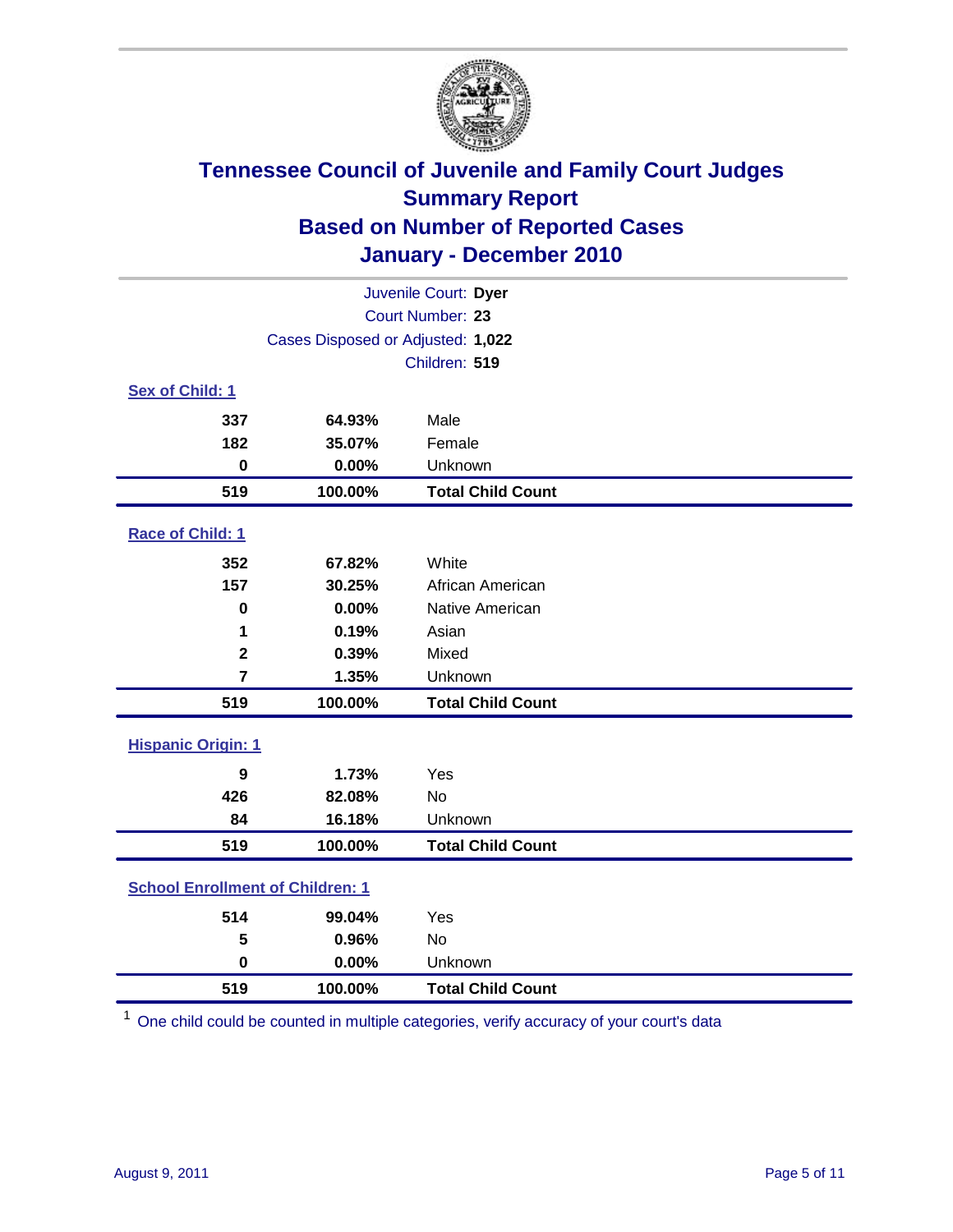

Court Number: **23** Juvenile Court: **Dyer** Cases Disposed or Adjusted: **1,022** Children: **519**

#### **Living Arrangement of Child at Time of Referral: 1**

| 519 | 100.00%  | <b>Total Child Count</b>     |
|-----|----------|------------------------------|
| 2   | 0.39%    | Other                        |
| 23  | 4.43%    | Unknown                      |
| 0   | $0.00\%$ | Independent                  |
| 0   | $0.00\%$ | In an Institution            |
|     | 0.19%    | In a Residential Center      |
| 0   | $0.00\%$ | In a Group Home              |
| 3   | 0.58%    | With Foster Family           |
| 0   | 0.00%    | With Adoptive Parents        |
| 26  | $5.01\%$ | <b>With Relatives</b>        |
| 83  | 15.99%   | With Father                  |
| 365 | 70.33%   | With Mother                  |
| 0   | 0.00%    | With Mother and Stepfather   |
| 0   | $0.00\%$ | With Father and Stepmother   |
| 16  | 3.08%    | With Both Biological Parents |
|     |          |                              |

#### **Type of Detention: 2**

| 1.022    | 100.00%  | <b>Total Detention Count</b> |  |
|----------|----------|------------------------------|--|
| $\bf{0}$ | $0.00\%$ | Other                        |  |
| 1,021    | 99.90%   | Does Not Apply               |  |
| 0        | $0.00\%$ | <b>Unknown</b>               |  |
| 0        | 0.00%    | <b>Psychiatric Hospital</b>  |  |
| 0        | 0.00%    | Jail - No Separation         |  |
| 0        | $0.00\%$ | Jail - Partial Separation    |  |
| 0        | $0.00\%$ | Jail - Complete Separation   |  |
| 0        | 0.00%    | Juvenile Detention Facility  |  |
| 1        | 0.10%    | Non-Secure Placement         |  |
|          |          |                              |  |

<sup>1</sup> One child could be counted in multiple categories, verify accuracy of your court's data

<sup>2</sup> If different than number of Cases (1022) verify accuracy of your court's data.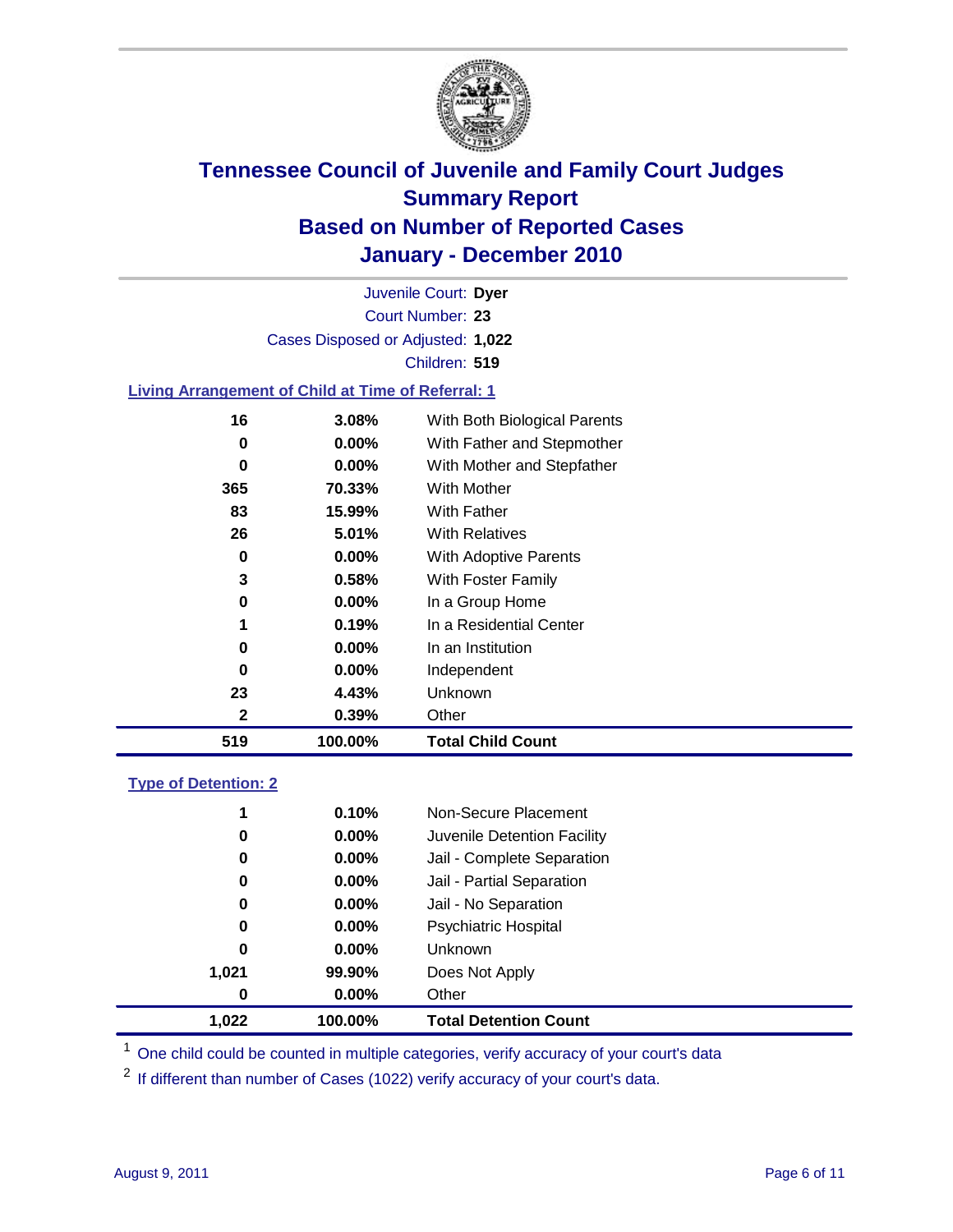

|                                                    | Juvenile Court: Dyer              |                                      |  |  |  |  |  |
|----------------------------------------------------|-----------------------------------|--------------------------------------|--|--|--|--|--|
|                                                    | Court Number: 23                  |                                      |  |  |  |  |  |
|                                                    | Cases Disposed or Adjusted: 1,022 |                                      |  |  |  |  |  |
|                                                    | Children: 519                     |                                      |  |  |  |  |  |
| <b>Placement After Secure Detention Hearing: 1</b> |                                   |                                      |  |  |  |  |  |
| 1                                                  | 0.10%                             | Returned to Prior Living Arrangement |  |  |  |  |  |
| 0                                                  | 0.00%                             | Juvenile Detention Facility          |  |  |  |  |  |
| 0                                                  | 0.00%                             | Jail                                 |  |  |  |  |  |
| $\bf{0}$                                           | 0.00%                             | Shelter / Group Home                 |  |  |  |  |  |
| 0                                                  | $0.00\%$                          | <b>Foster Family Home</b>            |  |  |  |  |  |
| O                                                  | 0.00%                             | Psychiatric Hospital                 |  |  |  |  |  |
| 0                                                  | 0.00%                             | Unknown                              |  |  |  |  |  |
| 1,020                                              | 99.80%                            | Does Not Apply                       |  |  |  |  |  |
| 1                                                  | 0.10%                             | Other                                |  |  |  |  |  |
| 1,022                                              | 100.00%                           | <b>Total Placement Count</b>         |  |  |  |  |  |
| <b>Intake Actions: 2</b>                           |                                   |                                      |  |  |  |  |  |
| 1,025                                              | 85.06%                            | <b>Petition Filed</b>                |  |  |  |  |  |
| 0                                                  | 0.00%                             | <b>Motion Filed</b>                  |  |  |  |  |  |
| 180                                                | 14.94%                            | <b>Citation Processed</b>            |  |  |  |  |  |
| 0                                                  | 0.00%                             | Notification of Paternity Processed  |  |  |  |  |  |
| 0                                                  | 0.00%                             | Scheduling of Judicial Review        |  |  |  |  |  |
| 0                                                  | 0.00%                             | Scheduling of Administrative Review  |  |  |  |  |  |
| 0                                                  | 0.00%                             | Scheduling of Foster Care Review     |  |  |  |  |  |
| 0                                                  | 0.00%                             | Unknown                              |  |  |  |  |  |
| 0                                                  | 0.00%                             | Does Not Apply                       |  |  |  |  |  |
|                                                    |                                   |                                      |  |  |  |  |  |

**1,205 100.00% Total Intake Count** <sup>1</sup> If different than number of Cases (1022) verify accuracy of your court's data.

<sup>2</sup> If different than number of Referral Reasons (1205), verify accuracy of your court's data.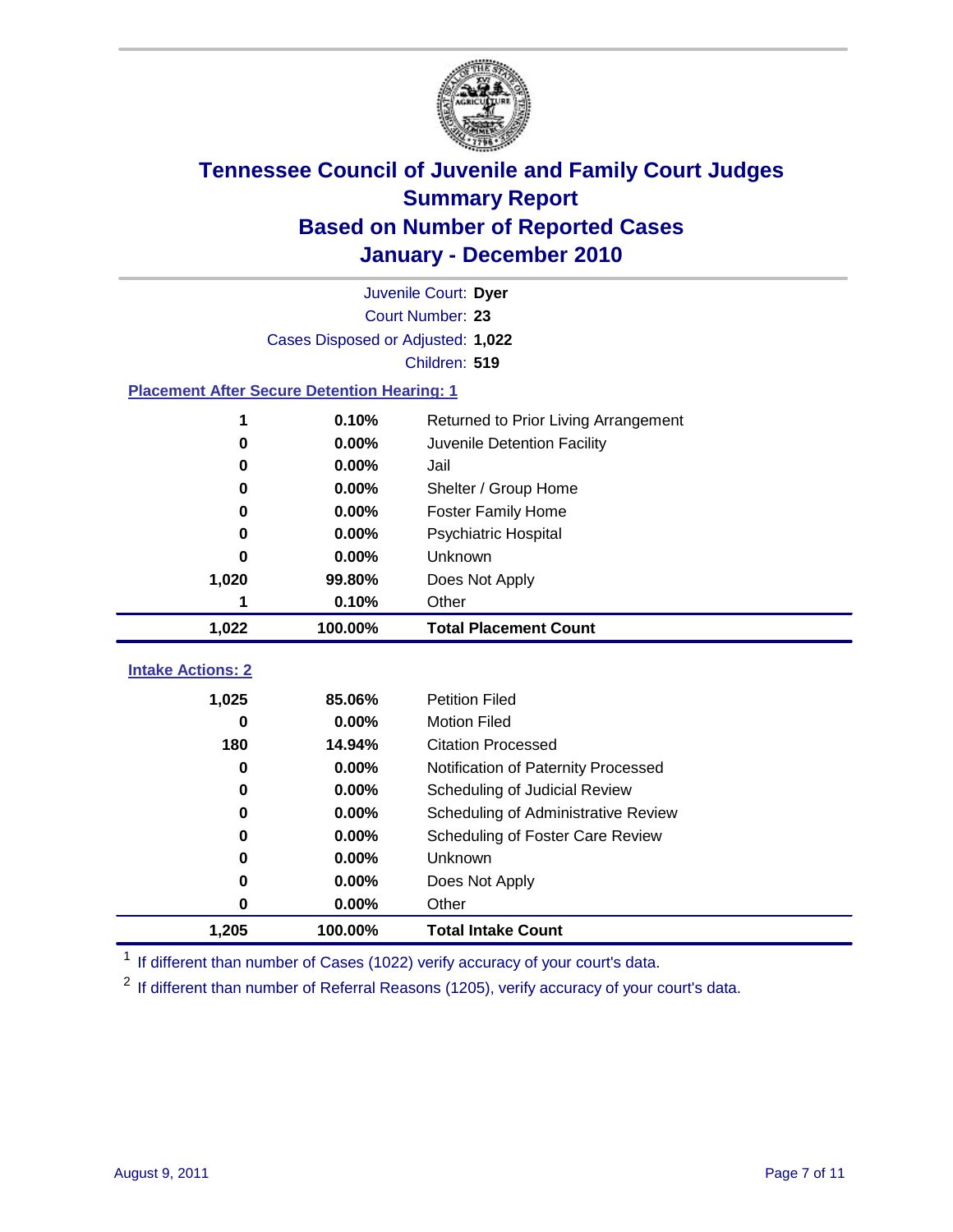

Court Number: **23** Juvenile Court: **Dyer** Cases Disposed or Adjusted: **1,022** Children: **519**

#### **Last Grade Completed by Child: 1**

| 519                  | 100.00%        | <b>Total Child Count</b>          |
|----------------------|----------------|-----------------------------------|
| $\mathbf 0$          | 0.00%          | Other                             |
| 346                  | 66.67%         | Unknown                           |
| 0                    | 0.00%          | Never Attended School             |
| 0                    | 0.00%          | Graduated                         |
| 0                    | 0.00%          | <b>GED</b>                        |
| $\bf{0}$             | 0.00%          | Non-Graded Special Ed             |
| 20                   | 3.85%          | 12th Grade                        |
| 28                   | 5.39%          | 11th Grade                        |
| 26                   | 5.01%          | 10th Grade                        |
| 39                   | 7.51%          | 9th Grade                         |
| 18                   | 3.47%          | 8th Grade                         |
| 15                   | 2.89%          | 7th Grade                         |
| 10                   | 1.93%          | 6th Grade                         |
| 10                   | 1.93%          | 5th Grade                         |
| 0                    | 0.00%          | 4th Grade                         |
| $\mathbf 3$          | 0.58%          | 3rd Grade                         |
| 1                    | 0.19%          | 2nd Grade                         |
| $\mathbf 2$          | 0.39%          | 1st Grade                         |
|                      | 0.19%          | Kindergarten                      |
| $\bf{0}$<br>$\bf{0}$ | 0.00%<br>0.00% | Too Young for School<br>Preschool |

### **Enrolled in Special Education: 1**

| 519 | 100.00%  | <b>Total Child Count</b> |  |
|-----|----------|--------------------------|--|
| 509 | 98.07%   | Unknown                  |  |
| 10  | 1.93%    | No                       |  |
| 0   | $0.00\%$ | Yes                      |  |
|     |          |                          |  |

One child could be counted in multiple categories, verify accuracy of your court's data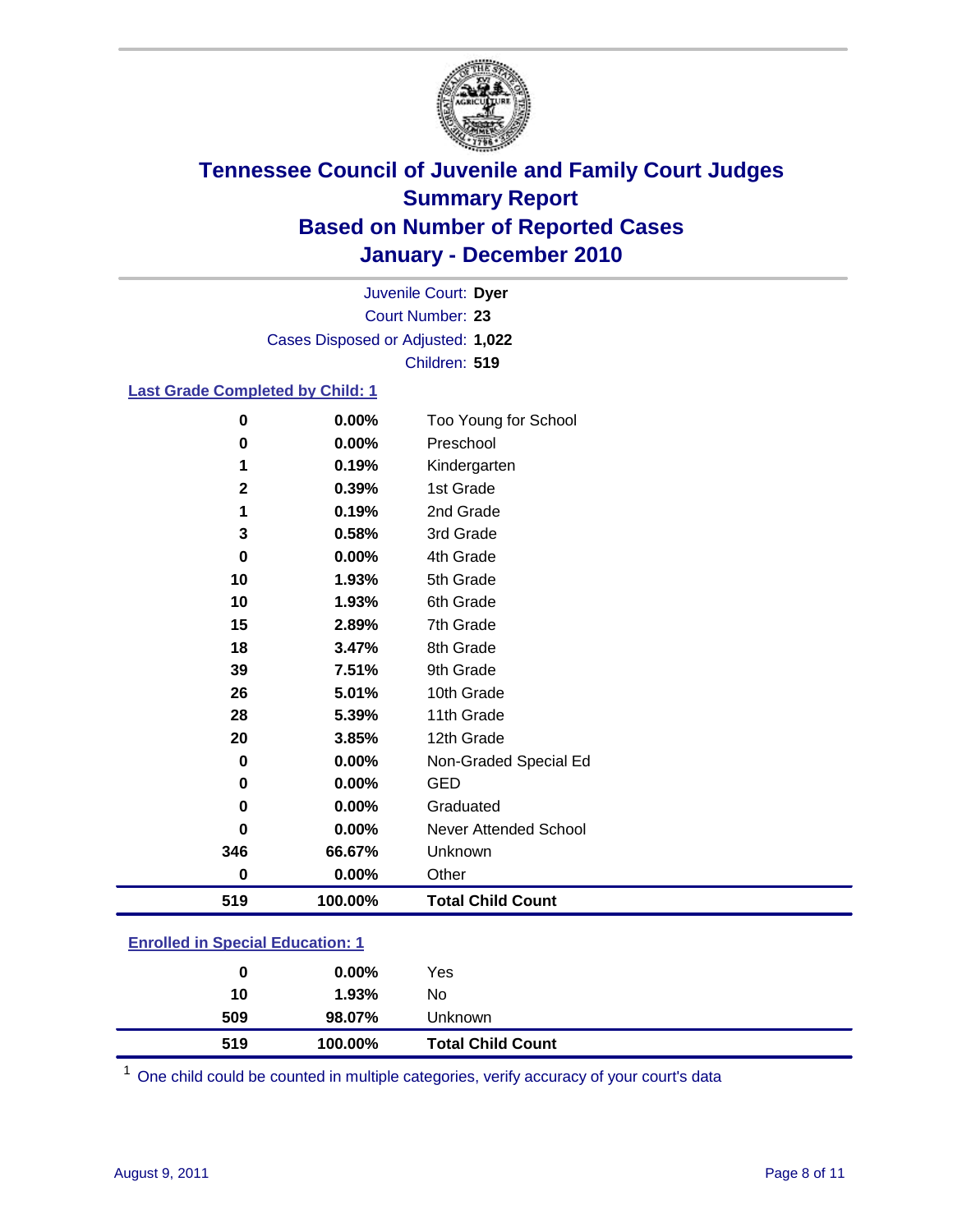

|                              |                                   | Juvenile Court: Dyer      |
|------------------------------|-----------------------------------|---------------------------|
|                              |                                   | <b>Court Number: 23</b>   |
|                              | Cases Disposed or Adjusted: 1,022 |                           |
|                              |                                   | Children: 519             |
| <b>Action Executed By: 1</b> |                                   |                           |
| 145                          | 12.03%                            | Judge                     |
| 896                          | 74.36%                            | Magistrate                |
| 163                          | 13.53%                            | <b>YSO</b>                |
| 1                            | 0.08%                             | Other                     |
| 0                            | 0.00%                             | Unknown                   |
| 1,205                        | 100.00%                           | <b>Total Action Count</b> |

### **Formal / Informal Actions: 1**

| 148   | 12.28%   | Dismissed                                        |
|-------|----------|--------------------------------------------------|
| 256   | 21.24%   | Retired / Nolle Prosequi                         |
| 611   | 50.71%   | <b>Complaint Substantiated Delinquent</b>        |
| 18    | 1.49%    | <b>Complaint Substantiated Status Offender</b>   |
| 0     | $0.00\%$ | <b>Complaint Substantiated Dependent/Neglect</b> |
| 0     | $0.00\%$ | <b>Complaint Substantiated Abused</b>            |
| 0     | $0.00\%$ | <b>Complaint Substantiated Mentally III</b>      |
| 165   | 13.69%   | Informal Adjustment                              |
| 0     | $0.00\%$ | <b>Pretrial Diversion</b>                        |
| 3     | 0.25%    | <b>Transfer to Adult Court Hearing</b>           |
| 3     | 0.25%    | Charges Cleared by Transfer to Adult Court       |
| 0     | $0.00\%$ | Special Proceeding                               |
| 0     | 0.00%    | <b>Review Concluded</b>                          |
| 0     | $0.00\%$ | Case Held Open                                   |
|       | 0.08%    | Other                                            |
| 0     | $0.00\%$ | <b>Unknown</b>                                   |
| 1,205 | 100.00%  | <b>Total Action Count</b>                        |

<sup>1</sup> If different than number of Referral Reasons (1205), verify accuracy of your court's data.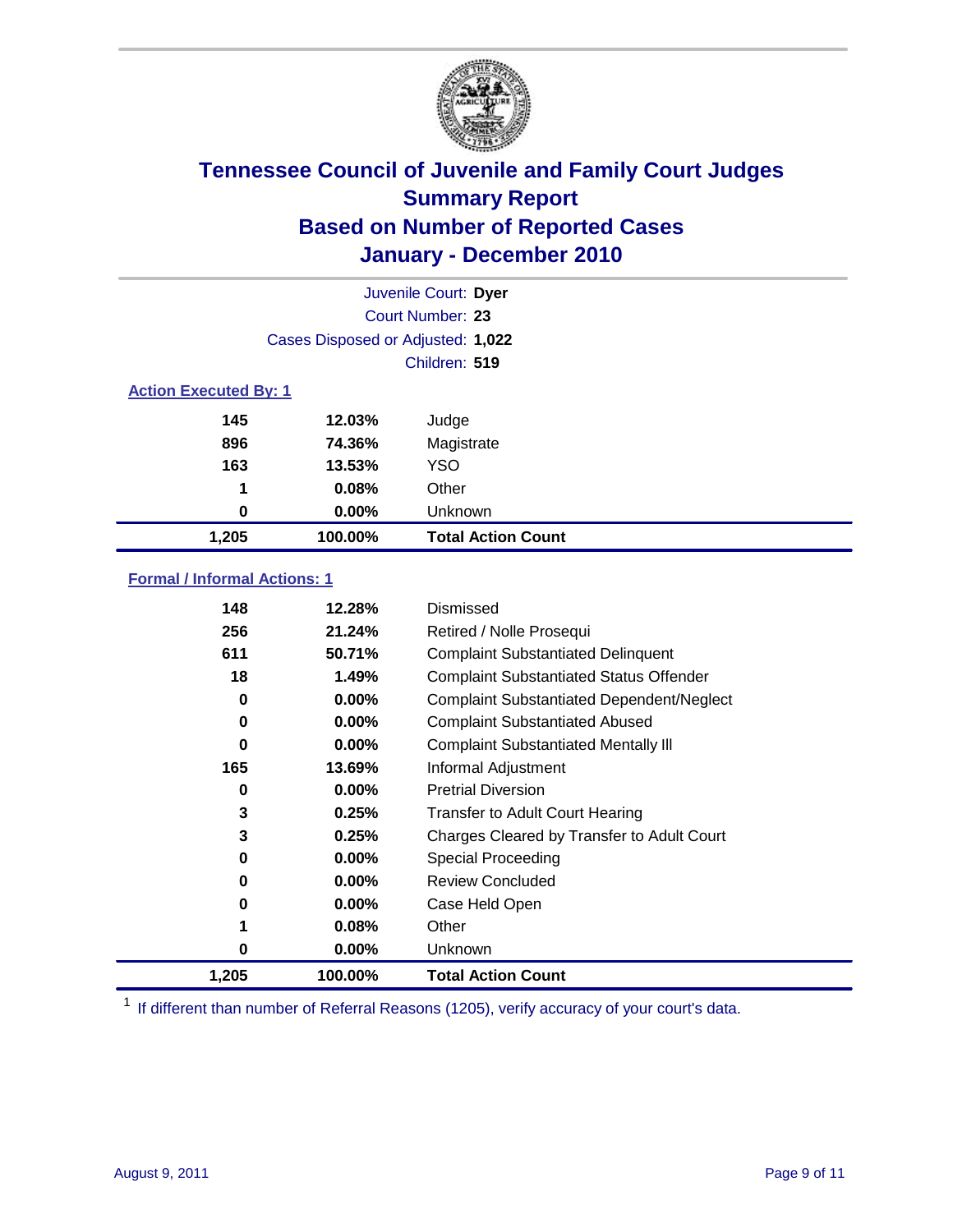

|                       |                                   | Juvenile Court: Dyer                                  |
|-----------------------|-----------------------------------|-------------------------------------------------------|
|                       |                                   | Court Number: 23                                      |
|                       | Cases Disposed or Adjusted: 1,022 |                                                       |
|                       |                                   | Children: 519                                         |
| <b>Case Outcomes:</b> |                                   | There can be multiple outcomes for one child or case. |
| 142                   | 5.22%                             | <b>Case Dismissed</b>                                 |
| 238                   | 8.75%                             | Case Retired or Nolle Prosequi                        |
| 93                    | 3.42%                             | Warned / Counseled                                    |
| 0                     | 0.00%                             | Held Open For Review                                  |
| 210                   | 7.72%                             | Supervision / Probation to Juvenile Court             |
| 0                     | 0.00%                             | <b>Probation to Parents</b>                           |
| 0                     | 0.00%                             | Referral to Another Entity for Supervision / Service  |
| 0                     | 0.00%                             | Referred for Mental Health Counseling                 |
| 0                     | 0.00%                             | Referred for Alcohol and Drug Counseling              |
| 0                     | 0.00%                             | <b>Referred to Alternative School</b>                 |
| 0                     | 0.00%                             | Referred to Private Child Agency                      |
| 52                    | 1.91%                             | Referred to Defensive Driving School                  |
| 0                     | 0.00%                             | Referred to Alcohol Safety School                     |
| 0                     | 0.00%                             | Referred to Juvenile Court Education-Based Program    |
| 12                    | 0.44%                             | Driver's License Held Informally                      |
| 0                     | 0.00%                             | <b>Voluntary Placement with DMHMR</b>                 |
| 0                     | 0.00%                             | <b>Private Mental Health Placement</b>                |
| 0                     | 0.00%                             | <b>Private MR Placement</b>                           |
| 0                     | 0.00%                             | Placement with City/County Agency/Facility            |
| 4                     | 0.15%                             | Placement with Relative / Other Individual            |
| 90                    | 3.31%                             | Fine                                                  |
| 416                   | 15.29%                            | <b>Public Service</b>                                 |
| 59                    | 2.17%                             | Restitution                                           |
| 0                     | 0.00%                             | <b>Runaway Returned</b>                               |
| 103                   | 3.79%                             | No Contact Order                                      |
| 0                     | 0.00%                             | Injunction Other than No Contact Order                |
| 81                    | 2.98%                             | <b>House Arrest</b>                                   |
| 9                     | 0.33%                             | <b>Court Defined Curfew</b>                           |
| 0                     | 0.00%                             | Dismissed from Informal Adjustment                    |
| 0                     | 0.00%                             | <b>Dismissed from Pretrial Diversion</b>              |
| 0                     | 0.00%                             | Released from Probation                               |
| 4                     | 0.15%                             | <b>Transferred to Adult Court</b>                     |
| 0                     | $0.00\%$                          | <b>DMHMR Involuntary Commitment</b>                   |